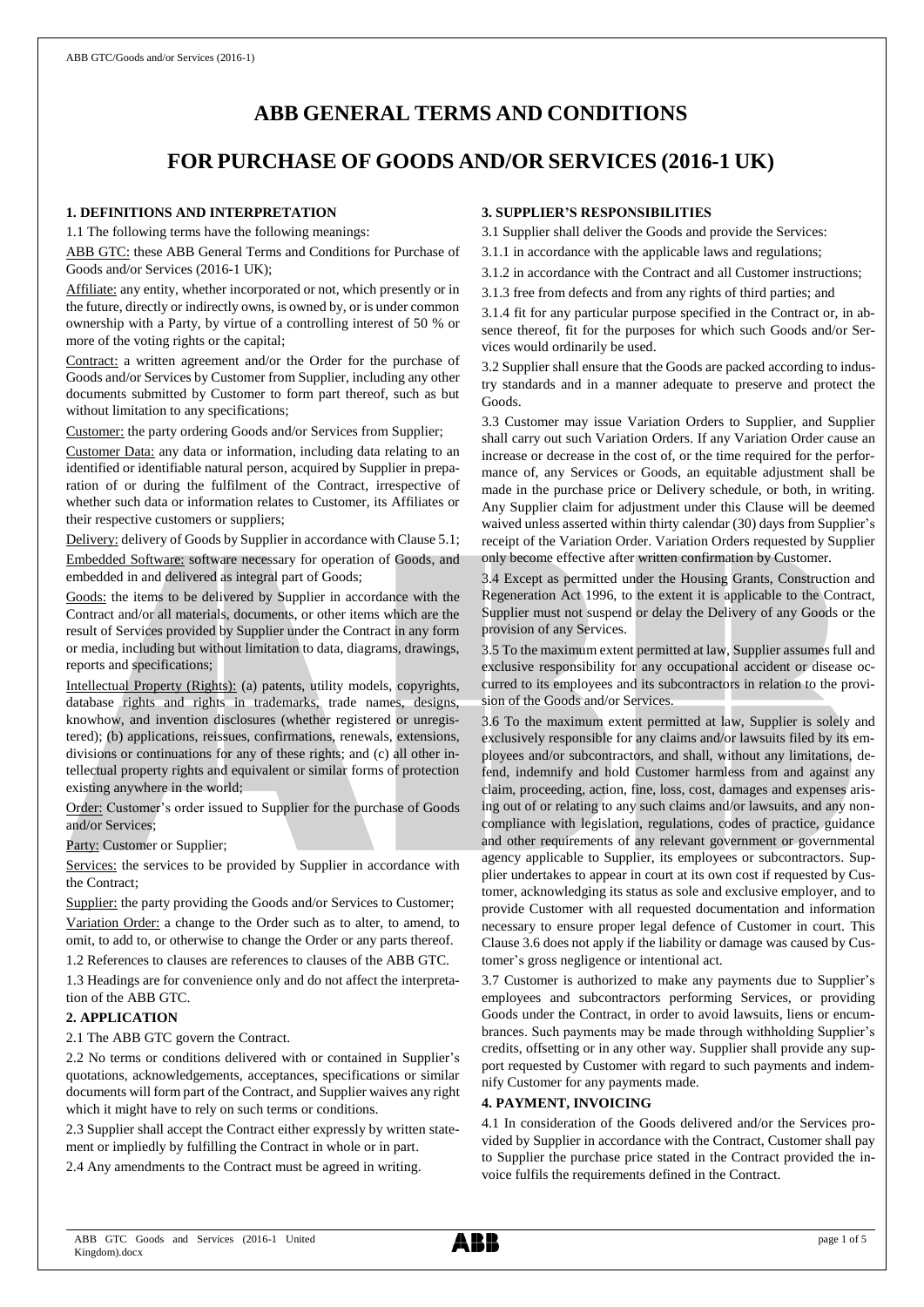4.2 Supplier shall submit invoices in an auditable form, complying with applicable laws, generally accepted accounting principles and the specific Customer requirements, containing the following minimum information: Supplier name, address and reference person including contact details; invoice date; invoice number; Order number and Supplier number; address of Customer; quantity; specification of Goods and/or Services; price (total amount invoiced); currency; tax or VAT amount; tax or VAT number; Authorized Economic Operator and/or Approved Exporter Authorization number and/or other customs identification number, if applicable; payment terms as agreed.

4.3 Invoices must be sent to the billing address specified in the Contract.

4.4 Customer will reimburse expenses only at cost and to the extent agreed in writing.

4.5 Services charged on the basis of hourly rates require written confirmation of Supplier's time sheets by Customer. Supplier shall submit such time sheets to Customer for confirmation as may be instructed by Customer but latest together with any related invoice. Confirmation of time sheets cannot be construed as acknowledgement of any claims. Customer is not obliged to pay invoices based on time sheets which are not confirmed by Customer in writing.

4.6 Customer reserves the right to set off or withhold payment for Goods and/or Services not provided in accordance with the Contract.

#### **5. DELIVERY, PERFORMANCE OF SERVICES**

5.1 Unless agreed otherwise in the Contract, the Goods shall be delivered in accordance with INCOTERMS 2010 FCA, to the place defined in the Contract or, if no such place has been defined, to Customer's place of business.

5.2 Supplier shall work safely at all times. If in Supplier's opinion it is not safe to commence or continue working Supplier shall immediately notify Customer's project manager. Supplier shall comply with all application health, safety and environmental legislation and any associated guidance booklets and hereby acknowledges receipt of and confirms it shall comply with the ABB Construction Site Quality, Health, Safety & Environmental Requirements and PPE Policy Technical Documentation

5.3 The Services shall be provided at the place specified in the Contract or, if no such place has been specified, at Customer's place of business. 5.4 Supplier shall provide no later than at the time of acceptance of the Contract the following minimum information: number of packages and contents, the customs tariff numbers of the country of consignment, and the countries of origin for all Goods. For controlled Goods, the relevant national export control numbers must be indicated and, if the Goods and/or Services are subject to U.S. export regulations, the U.S. Export Control Classification Numbers (ECCN) or classification numbers of the International Traffic in Arms Regulations (ITAR) must be specified. Proofs of preferential origin as well as conformity declarations and marks of the country of consignment or destination are to be submitted without being requested; certificates of origin upon request. Supplier shall state the Order number on all invoices (in particular but not limited to commercial, pro forma or customs invoices).

5.5 The Goods shall be delivered, and Services shall be provided during Customer's business hours unless otherwise requested by Customer.

5.6 Upon Delivery, Supplier (or its appointed carrier) shall provide Customer a delivery note and any other required export and import documents not mentioned in Clause 5.4. If Customer has approved partial delivery, such delivery note shall also include the outstanding balance.

5.7 Ownership of the Goods passes to Customer at Delivery. To the extent that the Goods contain Embedded Software, ownership of such Embedded Software will not passto Customer, but Supplier shall grant, or – as applicable – shall procure that the third party owner grants, Customer and all users a worldwide, irrevocable, perpetual, transferable, non-exclusive, royalty-free right to use the Embedded Software as integral part of such Goods and/or for servicing either of them.

## **6. ACCEPTANCE**

6.1 Delivery of Goods or provision of Services may not be deemed to be acceptance of such Goods or Services by Customer. Customer shall have reasonable time to inspect or test the Goods and/or Services and to report any defects to Supplier. If a defect in the Goods and/or Services was not reasonably detectable during the inspection, Customer shall have reasonable time to provide notice of such defect after it has become apparent and/or to reject the Goods/Services.

6.2 The Parties may agree on a certain acceptance procedure, in which case acceptance will be subject to Customer's written acceptance statement. Supplier shall inform Customer in writing within a reasonable time period in advance when the Goods and/or Services are ready for acceptance.

6.3 Customer may enforce any remedy available to it under the terms of the Contract for any rejected Goods or Services.

#### **7. DELAY**

If the Delivery of Goods or the provision of Services does not comply with the agreed date(s), Customer may:

7.1 terminate the Contract in whole or in part;

7.2 refuse any subsequent delivery of the Goods or provision of the Services;

7.3 recover from Supplier any expenses reasonably incurred by Customer in obtaining the Goods and/or Services in substitution from another supplier;

7.4 claim damages for any cost, loss, expenses and liquidated damages incurred by Customer which are attributable to Supplier's delay; and 7.5 claim liquidated damages as agreed in the Contract.

### **8. WARRANTY AND REMEDIES**

8.1 Supplier warrants that the Goods and/or Services comply with the Contract, including but without limitation to Supplier's responsibilities as defined in Clause 3.1.

8.2 Supplier warrants that the Goods are new and unused at the date of Delivery and remain free from defects during the warranty period.

8.3 The warranty period is twenty four (24) months from Delivery.

8.4 In case of breach of any warranty which is not remedied within forty eight (48) hours from Customer's notification, or in case of any other breach of the Contract, Customer is entitled to enforce any one or more of the following remedies at its discretion and at Supplier's expense:

8.4.1 to give Supplier another opportunity to carry out any additional work necessary to ensure that the Contract is fulfilled, and/or to obtain prompt repair or replacement of the defective Goods and/or Services;

8.4.2 to carry out (or to instruct a third party to carry out) any additional work necessary to make the Goods and/or Services comply with the Contract;

8.4.3 to refuse any further Goods and/or Services;

8.4.4 to claim such damages as may have been sustained by Customer as a result of Supplier's breach of the Contract;

8.4.5 to terminate the Contract; in such event Customer has no obligation to compensate Supplier, and, at Customer's option, Supplier shall pay back to Customer any remuneration received from Customer for the Goods and/or Services and take back the Goods at Supplier's own cost and risk.

8.5 In case of a breach of any warranty, the entire warranty period shall be restarted for the defective Goods/Services from the date the remediation is completed to Customer's satisfaction.

8.6 The rights and remedies available to Customer under the Contract are cumulative and are not exclusive of any rights or remedies available at law or in equity.

#### **9. INTELLECTUAL PROPERTY**

9.1 Subject to Clause 9.2, Supplier hereby grants Customer, or undertakes to procure that Customer is granted, a worldwide, irrevocable,

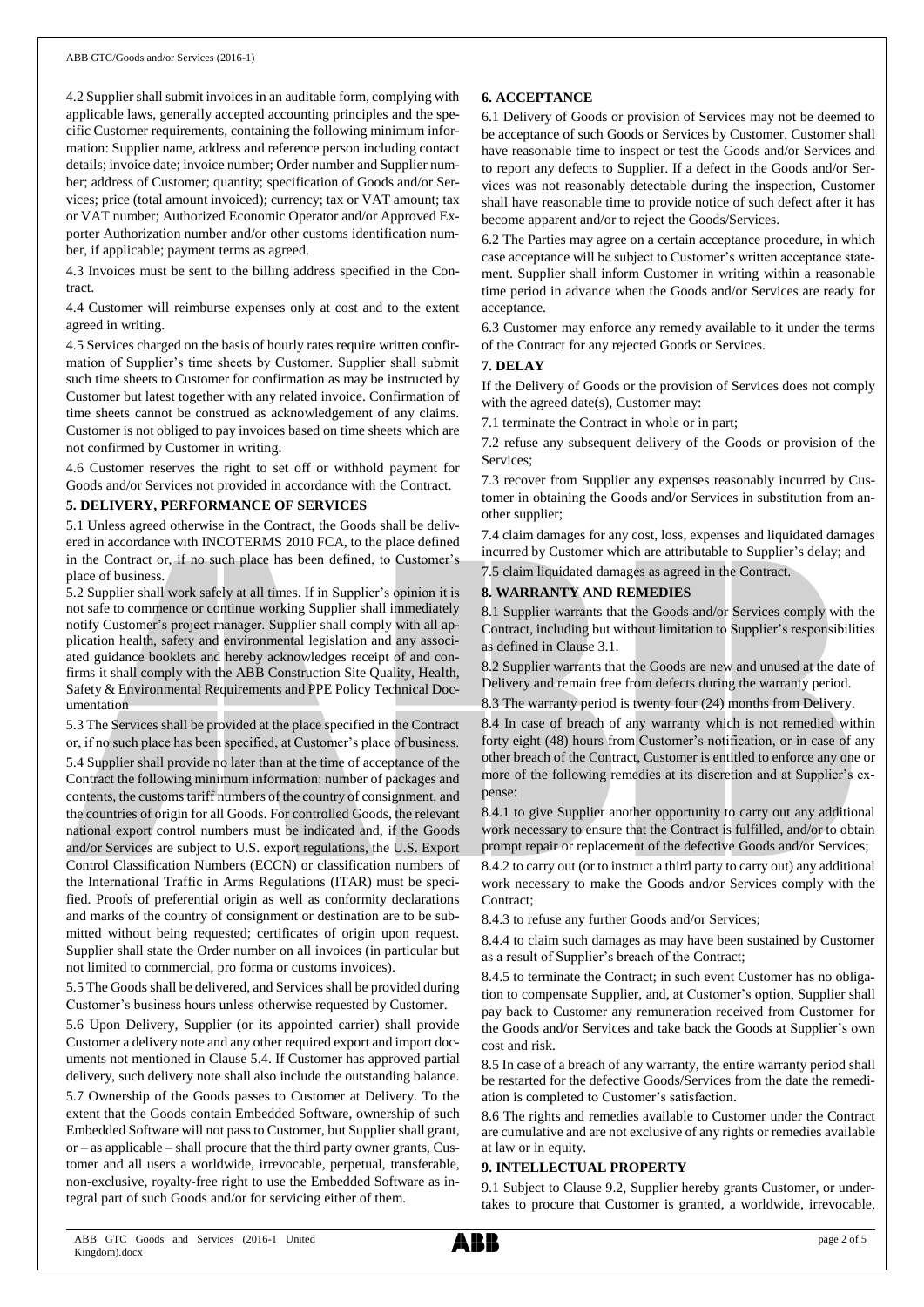transferable, non-exclusive, royalty-free license to use the Intellectual Property Rights in the Goods, including Embedded Software, if any.

9.2 Supplier herewith assigns to Customer full ownership rights in any Intellectual Property in Goods resulting from the Services. Supplier further agrees, upon Customer's request and at its cost, to take all further steps necessary to perfect Customer's ownership to the Intellectual Property.

9.3 Intellectual Property Rights in any Goods created by or licensed to Supplier prior or outside a Contract (Pre-Existing IPR) will remain vested in Supplier (or the third party owner). To the extent that Pre-Existing IPR are embedded in any Goods resulting from the Services, Supplier grants, or undertakes to procure that the third party owner grants, Customer and its Affiliates a worldwide, irrevocable, transferable, non-exclusive, royalty-free license to use the Pre-Existing IPR as part of such Goods, including the right to improve, develop, market, distribute, sublicense or otherwise use such Pre-Existing IPR.

9.4 Supplier must specify in writing and prior to Delivery all open source software contained in or used by Embedded Software, if any, and request Customer's written approval. Supplier agrees to replace at its own cost any open source software components rejected by Customer with software of at least the same quality and functionality.

9.5 If any claim is made against Customer that Supplier's Goods and/or Services infringe a third party's Intellectual Property Rights, Supplier shall at its cost, but at Customer's discretion (i) procure for Customer and Customer's clients, as the case may be, the right to continue using the Goods and/or Services; (ii) modify the Goods and/or Services so they cease to be infringing; or (iii) replace the Goods and/or Services by non-infringing equivalents. Otherwise, Customer is entitled to terminate the Contract and to reclaim all sums which it has paid to Supplier thereunder.

#### **10. COMPLIANCE, INTEGRITY**

10.1 Supplier shall provide the Goods and/or Services in compliance with all relevant laws, regulations, and codes of practice.

10.2 Supplier and its subcontractors must comply with the ABB Lists of Prohibited and Restricted Substances and with the reporting and other requirements regarding Conflict Minerals made available under **[www.abb.com](http://www.abb.com/) – Supplying – Material Compliance** or otherwise and shall provide Customer with documents, certificates and statements as requested. Any statement made by Supplier to Customer after the date of the Contract (whether directly or indirectly) with regard to materials used for or in connection with the Goods and/or Services will be deemed to be a representation under the Contract.

10.3 Supplier represents and warrants that it is and will remain fully compliant with all applicable trade and customs laws, regulations, instructions, and policies, including, but not limited to, satisfying all necessary clearance requirements, proofs of origin, export and import licenses and exemptions from, and making all proper filings with appropriate governmental bodies and/or disclosures relating to the provision of services, the release or transfer of goods, hardware, software and technology.

10.4 No material or equipment included in or used for the Goods and/or Services must originate from any company or country listed in any relevant embargo issued by the authority in the country where the Goods and/or Services will be used or an authority otherwise having influence over the equipment and material forming part of the Goods and/or Services. If any of the Goods and/or Services are or will be subject to export restrictions, it is Supplier's responsibility to promptly inform Customer in writing of the particulars of such restrictions.

10.5 Both Parties warrant that each will not, directly or indirectly, and that each has no knowledge that other persons will, directly or indirectly, make any payment, gift or other commitment to its customers, to government officials or to agents, directors and employees of each Party, or any other party in a manner contrary to applicable laws (including but not limited to the U. S. Foreign Corrupt Practices Act, the UK Bribery Act 2010 and, where applicable, legislation enacted by member states and signatories implementing the OECD Convention Combating Bribery of Foreign Officials), and shall comply with all relevant laws, regulations, ordinances and rules regarding bribery and corruption. Nothing in the Contract will render either Party or any of its Affiliates liable to reimburse the other for any such consideration given or promised.

10.6 Supplier herewith acknowledges and confirms that Supplier has received a copy of ABB's Code of Conduct and ABB's Supplier Code of Conduct or has been provided information on how to access both ABB Codes of Conduct online under **[www.abb.com/Integrity](http://www.abb.com/Integrity)**. Supplier agrees to perform its contractual obligations in accordance with both ABB Codes of Conduct.

10.7 ABB has established reporting channels where Supplier and its employees may report suspected violations of applicable laws, policies or standards of conduct: Web portal: **[www.abb.com/Integrity](http://www.abb.com/Integrity) – Reporting Channels**; contact details specified on this Web portal.

10.8 Any violation of an obligation contained in this Clause 10 is a material breach of the Contract and entitles the other Party to terminate the Contract with immediate effect and without prejudice to any further rights or remedies available thereunder or at law. Notwithstanding anything to the contrary in the Contract, Supplier shall, without any limitations, indemnify and hold harmless Customer for all liabilities, damages, cost or expenses incurred as a result of any such violation and termination of the Contract, or arising from export restrictions concealed by Supplier.

10.9 Customer reserves the right for it or its representatives to carry out audits at Supplier's or its sub-suppliers premises, at all reasonable times, during working hours, in respect of any part of the Contract requirements.

#### **11. CONFIDENTIALITY, DATA SECURITY, DATA PROTECTION**

11.1 Supplier shall keep in strict confidence all Customer Data and any other information concerning Customer's or its Affiliates' business, their products and/or their technologies which Supplier obtains in connection with the Goods and/or Services to be provided (whether before or after acceptance of the Contract). Supplier shall restrict disclosure of such confidential material to such of its employees, agents or subcontractors or other third parties as need to know the same for the purpose of the provision of the Goods and/or Services to Customer. Supplier shall ensure that such employees, agents, subcontractors or other third parties are subject to and comply with the same obligations of confidentiality as applicable to Supplier and will be liable for any unauthorized disclosures.

11.2 Supplier shall apply appropriate safeguards, adequate to the type of Customer Data to be protected, against the unauthorised access or disclosure of Customer Data and protect such Customer Data in accordance with the generally accepted standards of protection in the related industry, or in the same manner and to the same degree that it protects its own confidential and proprietary information – whichever standard is higher. Supplier may disclose confidential information to Permitted Additional Recipients (which means Supplier's authorised representatives, including auditors, counsels, consultants and advisors) provided always that (i) such information is disclosed on a strict need-to-know basis, and (ii) such Permitted Additional Recipients sign with Supplier a confidentiality agreement with terms substantially similar hereto or, where applicable, are required to comply with codes of professional conduct ensuring confidentiality of such information.

11.3 Supplier must not (i) use Customer Data for any other purposes than for providing the Goods and/or Services, or (ii) reproduce the Customer Data in whole or in part in any form except as may be required by the respective contractual documents, or (iii) disclose Customer Data to any third party, except to Permitted Additional Recipients or with the prior written consent of Customer.

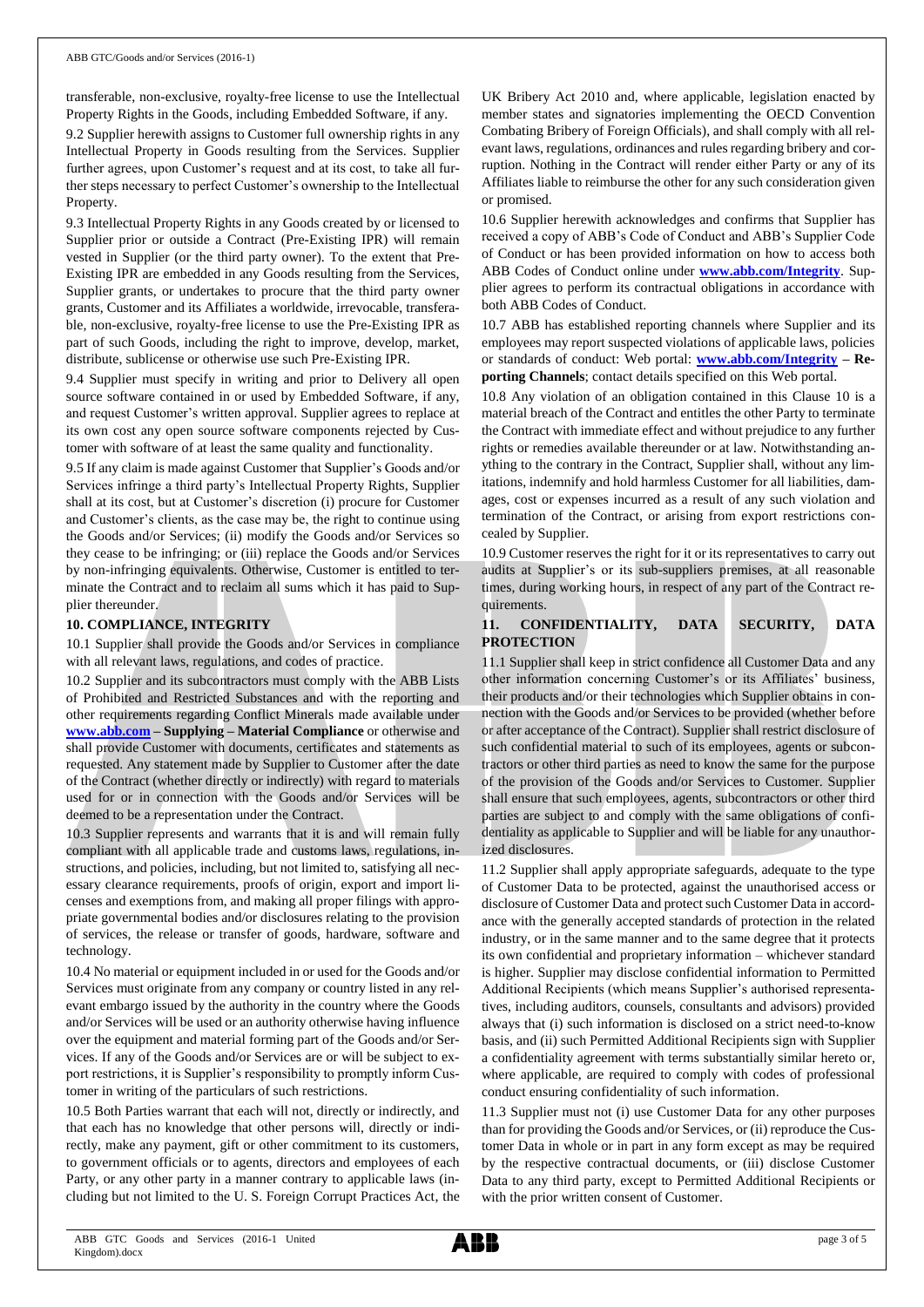11.4 Supplier shall install and update at its own cost required adequate virus protection software and operating system security patches for all computers and software utilized in connection with providing the Goods and/or Services.

11.5 Supplier shall inform Customer without delay about suspicion of breaches of data security or other serious incidents or irregularities regarding any Customer Data.

11.6 Supplier agrees that Customer is allowed to provide any information received from Supplier to any Affiliate of Customer. Supplier shall obtain in advance all necessary approval or consent for Customer to provide such information to Customer's Affiliates if such information is confidential for any reason or subject to applicable data protection or privacy laws and regulations.

## **12. LIABILITY AND INDEMNITY**

12.1 Without prejudice to applicable mandatory law, Supplier shall, without any limitations, indemnify and hold harmless Customer for all liabilities, damages, cost, losses or expenses incurred by Customer as a result of Supplier's breach of the Contract. Supplier shall, without any limitations, indemnify and hold harmless Customer for any claim made by a third party against Customer in connection with the Goods and/or Services, including but without limitation to claims that such Goods and/or Services infringe a third party's Intellectual Property Rights. Upon Customer's request Supplier shall defend Customer against any third party claims.

12.2 Supplier is responsible for the control and management of all of its employees, suppliers and/or subcontractors, and it is responsible for their acts or omissions as if they were the acts or omissions of Supplier. 12.3 Supplier shall maintain in force insurance with reputable and financially sound insurers, which however will not relieve Supplier from any liability towards Customer, and shall upon request provide evidence of:

12.3.1 employer's liability insurance, fully compliant with any legislation applicable to the performance of this Contract; and

12.3.2 public and products liability insurance with a minimum liability of not less than five million GBP (£5,000,000.00), for any one event.

The insured amount cannot be considered as limitation of liability.

12.4 Customer reserves the right to set off any claims under a Contract against any amounts owed to Supplier.

## **13. TERMINATION**

13.1 Customer may terminate the Contract for convenience in whole or in part by giving Supplier thirty (30) calendar days written notice. In such event Customer shall pay to Supplier the value of the delivered but unpaid Goods and/or Services and proven direct cost reasonably incurred by Supplier for the undelivered Goods and/or Services, however in no event more than the price for the Goods and/or Services agreed under the Contract. No further compensation will be due to Supplier.

13.2 In the event of Supplier's breach of the Contract, Customer is entitled to terminate the Contract in accordance with Clause 8.4.

13.3 Customer may terminate the Contract with immediate effect by notice in writing in the event that (i) an interim order is applied for or made, or a voluntary arrangement approved, or a petition for a bankruptcy order is presented or a bankruptcy order is made against Supplier; or (ii) any circumstances arise which entitle the court or a creditor to appoint a receiver or administrator or to make a winding-up order; or (iii) other similar action is taken against or by Supplier by reason of its insolvency or in consequence of debt; or (iv) there is a change of control of Supplier.

13.4 Upon termination Supplier shall immediately and at Supplier's expense return to Customer all respective Customer property (including any Customer Data, documentation, and transfer of Intellectual Property) then under Supplier's control and provide Customer with the complete documentation about the delivered Goods and/or Services.

## **14. FORCE MAJEURE**

14.1 Neither Party will be liable for any delay or failure to perform its obligations under a Contract if the delay or failure results from an event of Force Majeure. Force Majeure means an event that was not foreseeable by the affected Party at the time of execution of the Contract, is unavoidable and outside the reasonable control of the affected Party, provided that it cannot overcome such event despite all reasonable efforts, and that it provides notice to the other Party within five (5) calendar days from occurrence of the Force Majeure event.

14.2 If a Force Majeure event exceeds thirty (30) calendar days, either Party may terminate the Contract forthwith by written notice without liability. Each Party shall use reasonable efforts to minimise the effects of the Force Majeure event.

## **15. ASSIGNMENT AND SUBCONTRACTING**

15.1 Supplier may neither assign, nor transfer, encumber nor subcontract the Contract, nor any parts thereof (including any monetary receivables from Customer) without prior written approval of Customer. 15.2 Customer may assign, transfer, encumber, subcontract or deal in any other manner with the Contract or parts thereof to its Affiliates.

## **16. NOTICES**

Any notice must be given duly signed by registered mail, courier, fax or by e-mail to the address of the relevant Party as stated in the Contract or to such other address as such Party may have notified in writing. Email and fax require written confirmation of the receiving Party. Supplier's reply, correspondence, information or documentation related to the Contract must be provided in the language used in the Contract.

## **17. WAIVERS**

Failure to enforce or exercise any term of the Contract does not constitute a waiver of such term and does not affect the right later to enforce such or any other term therein contained.

## **18. GOVERNING LAW AND DISPUTE SETTLEMENT**

18.1 The Contract is governed by the laws of England and Wales, however under exclusion of its conflict of law rules and the United Nations Convention on International Sale of Goods.

18.2 If Customer and Supplier are registered in the same country, any dispute arising in connection with the Contract which cannot be settled amicably shall be submitted for resolution to the jurisdiction of the English courts.

18.3 If Customer and Supplier are registered in different countries, any dispute arising in connection with the Contract which cannot be settled amicably shall be finally settled under the Rules of Arbitration of the International Chamber of Commerce by one arbitrator appointed in accordance therewith. Place of arbitration shall be Customer's place of registration. The language of the proceedings and of the award shall be English. The decision of the arbitrator is final and binding upon both Parties, and neither Party may appeal for revision.

## **19. SEVERABILITY**

The invalidity or unenforceability of any term of the Contract will not adversely affect the validity or enforceability of the remaining terms. The Contract will be given effect as if the invalid or unenforceable term had been replaced by a term with a similar economic effect.

#### **20. SURVIVAL**

20.1 Provisions of the Contract which either are expressed to survive its termination or from their nature or context it is contemplated that they are to survive such termination will remain in full force and effect notwithstanding such termination.

20.2 The obligations set forth in Clauses 8 (Warranty and Remedies), 9 (Intellectual Property), 11 (Confidentiality, Data Security, Data Protection) and 12 (Liability and Indemnity) survive expiration or termination of the Contract for any reason.